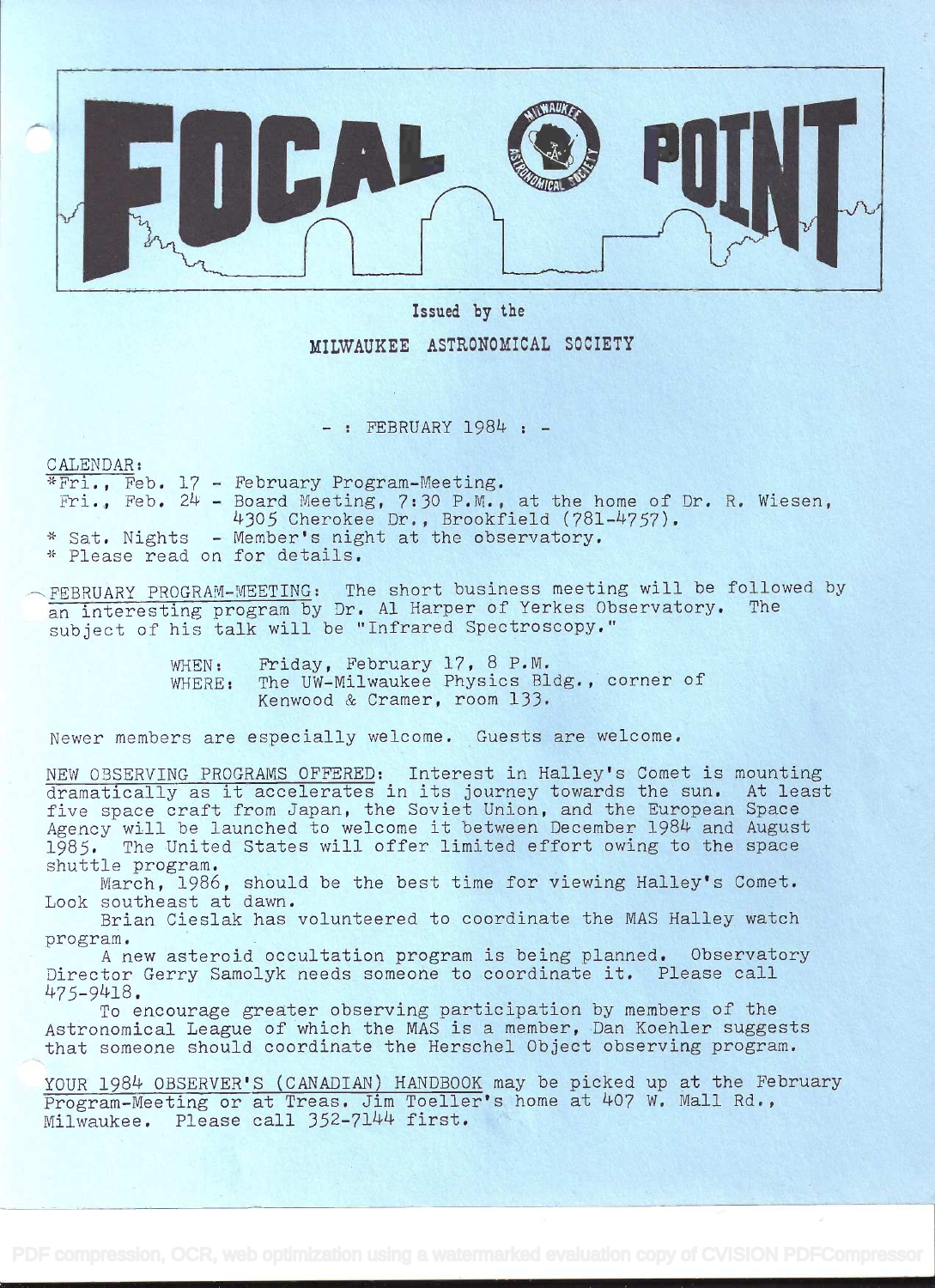GRAZING OCCULTATIONS that will occur in the near future are tabulated below.

| DATE            | TIME (CST) | MAG. | CUSP  | % SUNLIT | RATING    |  |
|-----------------|------------|------|-------|----------|-----------|--|
| Mar. 12-13      | 7:53 P.M.  | 6.3  | 3.40S | 74       | Favorable |  |
| Apr.<br>$4 - 5$ | 6:45 P.M.  | 8.1  | 7.1°S |          | Marginal  |  |
| Apr. $25-26$    | 4:18A.M.   |      | 4.005 | 20       | Favorable |  |

Please call John Asztalos at 258-5626 for detailed information.

Grazing occultations occur when the moon passes so close to a star that the moon "grazes" the star, causing the viewer to see the star disappear behind the moon's mountains and reappear in its valleys.

The observing technique can be quickly learned on site. A 6" or larger reflector or equivalent refractor is preferred for viewing.

ALCON '84: Chairman Dan Koehler is getting good response on the information packets. They are now available at the Program-Meetings or by contacting ALCON '84, P. O. Box 275, Mequon, Wi. 53092 (414-242-2369). These packets give complete information about the forthcoming Astronomical League national convention.

Dr, Richard Wiesen and Brian Cieslak intend to conduct a computer workshop at the convention, one of at least a half dozen different workshops that will be offered.

FEBRUARY 29 IS THE DEADLINE for the March issue of "Northern Lights," the North Central Region Quarterly Newsletter.

In addition to interesting, unusual astronomical articles, news from Midwest NCRAL Societies is presented.

Annual subscriptions for four editions is a reasonable \$2.50. Please remit to Mr. James Fox, 14601 55th St. S., Afton, Minnesota, 55001.

Mr. Fox could use a lot of astronomical articles. If you have some personal activity or have read something that might be of interest to another observer, jot it down or send the clipping to him even if you are not a subscriber.

## OBSERVATORY NEWS:

26" TELESCOPE: All drawings are nearly finished. Most of the materials have been acquired. Tube parts are almost done. "Off the shelf" or commercially available gears will be used for the drive mechanism. In general, recent telescope meetings have been encouragingly productive and parts are being made. Good! Maybe the 26" will be ready in time for ALCON '84.

President Peter Smitka has appointed Observatory Director Gerry Samolyk as head of the 26" Telescope project. In this position he will oversee its completion. Gerry replaces William Tuerck Jr. who has done a good job of work in developing the project to its present status,

IN GENERAL: The light pollution reduction filter donated to the Society by John Asztalos has been installed on the 5" apogee scope.

Terrance Ross has machined a new replacement worm gear and donated it to the MAS for use on the patrol camera.

Our stolen meteor samples and Sputnik pieces have been recovered and the thief has been caught!

The observatory is short on eyepieces. Somehow they disappear. Newly purchased eyepieces will be altered to make them special and thus prevent theft or use on telescopes other than ours.